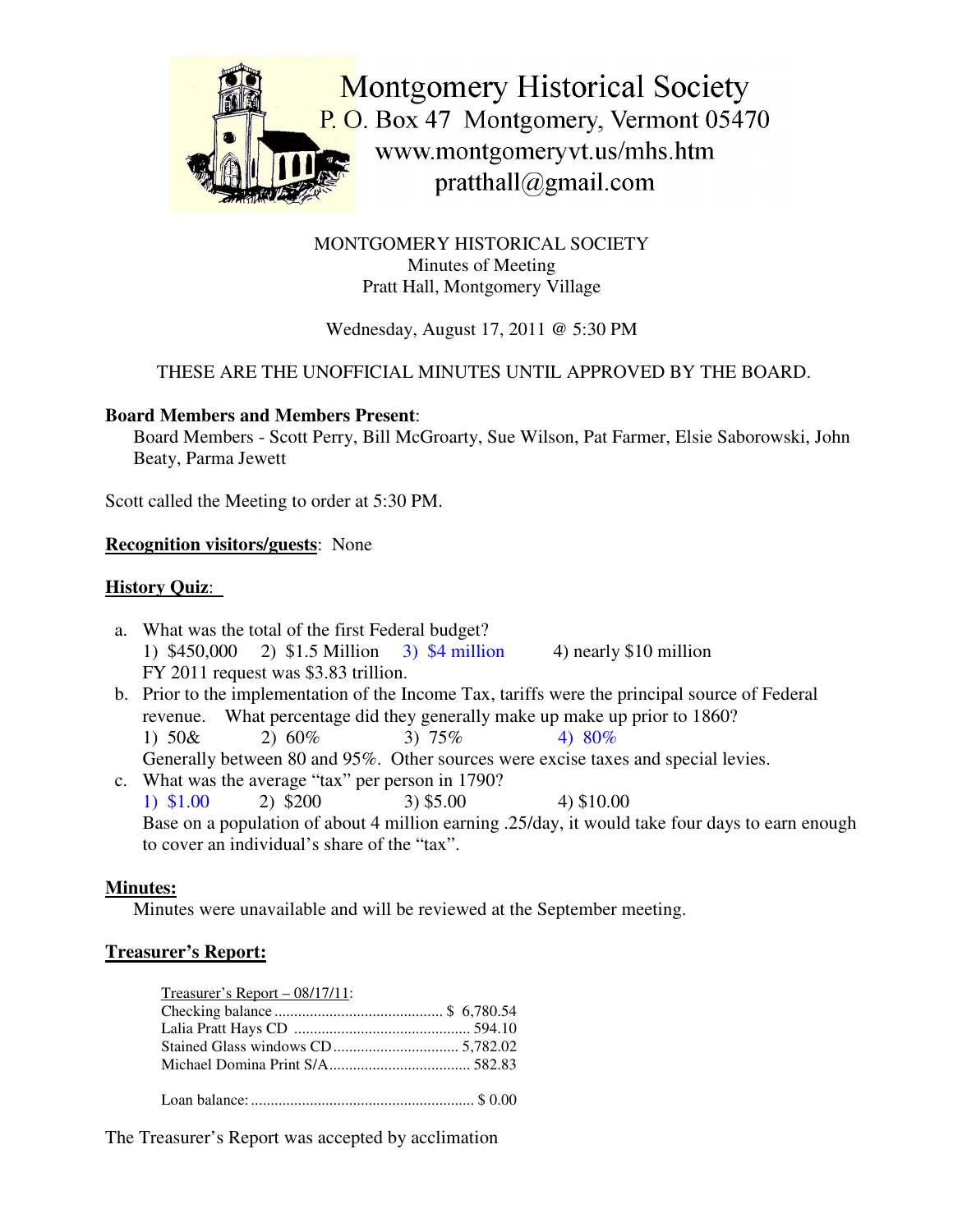### **Membership:**

Scott reported a total membership to-date of 196 with contributions of \$10,615

#### **Old business:**

A. Pratt Hall: The outside work is complete for this year with the exception of final clean up. The lower wheel chair ramp will be built next year and the wooden portions will be stained grey. "Men with Tools" hope to patch interior entryway holes in September. This will be followed by electrical work and painting, including the floor. Members indicated that the door to the Heaton House needs to be fixed as well.

B. Art Show set up will be Monday at 10:00 a.m.

C. Town History Book Update: No Report

D. The events list was reviewed. The VHS Annual Meeting is Sep 24<sup>th</sup> and the LLHS Annual Meeing is Nov 4<sup>th</sup>.

E. CBTC: Scott met with Steve who reported he expected about a \$500 deficit from this year's series, attributed in part to the lack of Vermont Arts Council funding and increases in performers' fees. He recommended we do just one concert next year and try to do it in conjunction with another MHS event. He also recommended we increase ticket prices, noting membership prices are the same as ticket prices were 23 years ago.

F. The Board agreed to do a 2012 calendar of pictures of Montgomery buildings. Scott will work with Parma to select 13 photos for the Board to review at the next meeting.

G. Radar scope:

- Teaching American History Grant
- Domina print fundraiser update
- Old maps project
- Grant writing
- VT History Expo 2012 (Civil War)
- Ave Leslie presentation. Ave will be back in September.

#### **New business:**

A. Scott reviewed the Town's plan to put up a temporary bridge just downstream of the Longley Covered Bridge so repairs could be made to the Longley Bridge.

B. Scott informed the group about an offer by Dr. Willian Tortolano on the Canadian Landscape Impressionists "Gang of Seven". The Board supported booking him as a speaker.

C. Scott briefed the Board on his communications with the Grandson of Clayton Fuller and his offer to donate items to the Society.

D. Scott also discussed the VHS and LLHS Annual Meetings. Both will be in Montpelier. Wilem Lange will be the keynote speaker at LLHS. Scott would like the "Men With Tools" to attend, as well as any others.

### **Adjourn:**